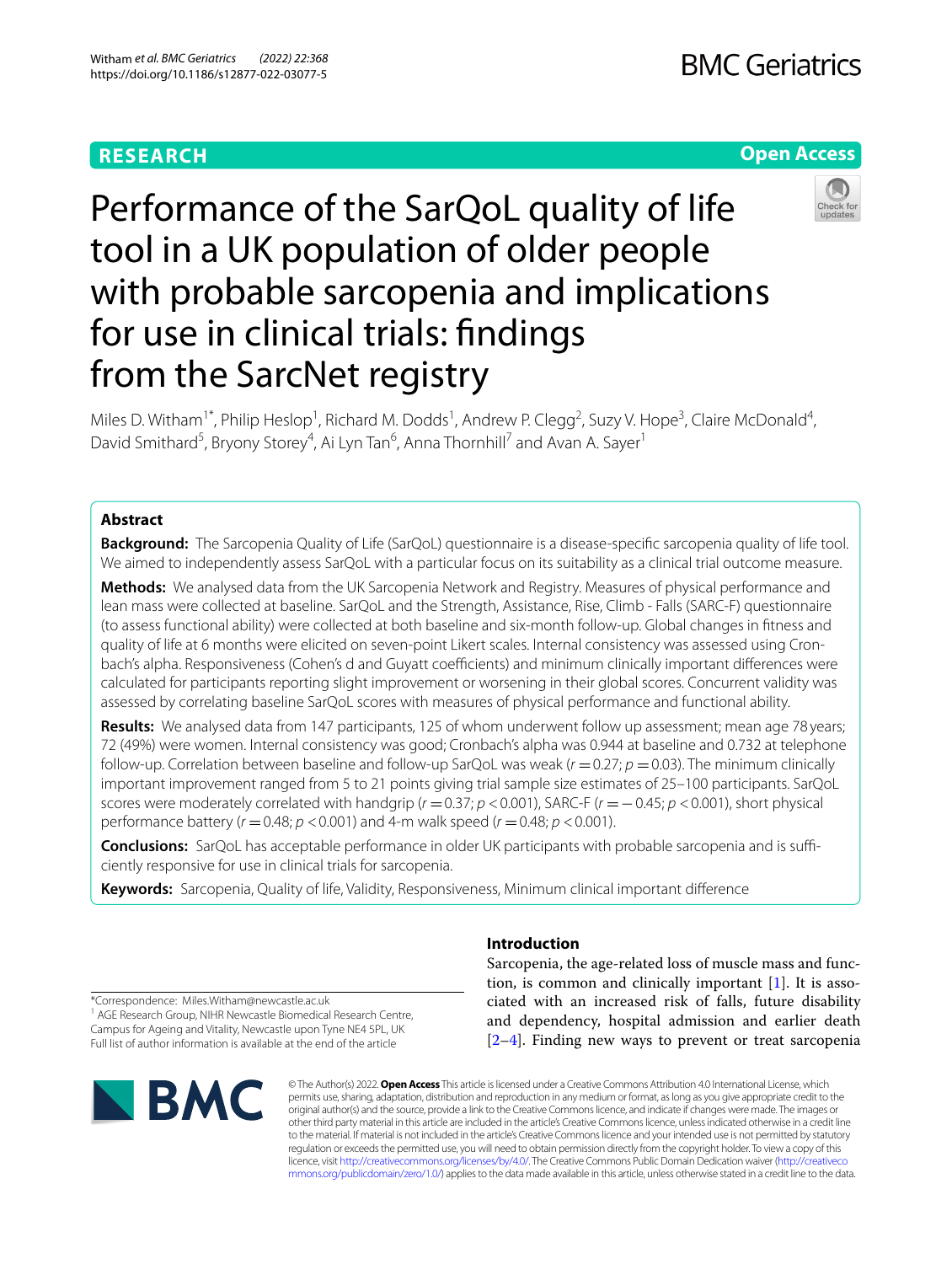is therefore an important area of research. Conducting clinical trials for sarcopenia is however not straightforward. Measuring muscle mass and muscle function are important efficacy outcomes in sarcopenia trials, but health related quality of life is also a key consideration [[5\]](#page-9-3). Whilst there are many generic tools for measuring health related quality of life, until recently tools designed specifcally for measuring quality of life in people with sarcopenia were lacking.

The SarQoL questionnaire was introduced in 2015  $[6]$  $[6]$ to fll this gap. Originally derived in French and tested with older people from a Belgian outpatient clinic, it has been translated into multiple languages including English [[7\]](#page-9-5). The questionnaire consists of 55 items organised into 22 questions across seven domains: Physical and mental health, Locomotion, Body composition, Functionality, Activities of daily living, Leisure activities and Fears.

Although some validation work has been performed  $[8-10]$  $[8-10]$ , there is a need to test the internal consistency, responsiveness (how much the measure changes when a real change in health occurs) and concurrent validity (how the measure compares to measures that would be expected to be related to the measure under test) in a UK population of older people with sarcopenia. In particular, there is a need to derive the minimum clinically important diference for SarQoL using currently recommended anchor-based methods [[11](#page-9-8)] to enable sample size calculations for clinical trials, but also to enable interpretation of efect sizes derived from intervention studies.

The aim of this analysis was therefore to test the internal consistency, responsiveness and concurrent validity of the SarQoL tool in a cohort of older people with sarcopenia in the UK.

## **Methods**

#### **Study population**

We analysed data from the UK Sarcopenia Network and Registry (SarcNet) pilot study; the study design and baseline data have been reported previously [[12](#page-9-9)]. SarcNet was designed as an observational study with a baseline visit and a six-month follow up. The target population was people aged 65 and over with self-reported impairment in physical function. To ensure that as many potentially eligible participants were included in SarcNet, we used a SARC-F score [[13](#page-9-10)] of 3 or more out of 10 at telephone pre-screening (in line with our previous LACE randomised controlled trial and with recent data on the ability of SARC-F to detect patients with probable sarcopenia in similar populations) [\[13](#page-9-10)[–15](#page-9-11)] rather than the more commonly used cutoff of 4. Participants were recruited from primary care organisations (General Practices) in the UK and assessed at six hospital-based recruitment sites. Exclusion criteria were life expectancy of less than 6months in the judgement of the local investigator, participation in an interventional study within the last 30days. Other exclusion criteria were: presence of a permanent pacemaker with an atrial sensing lead or presence of an implantable cardioverter-defbrillator, peripheral oedema present above knee level or fever at the baseline visit (all contraindications to bioimpedance testing). Previous analysis of baseline data [\[12](#page-9-9)] showed that 94% of those in SarcNet fulflled the 2019 European Working Group on Sarcopenia in Older People (EWG-SOP) criteria [[16](#page-9-12)] for probable sarcopenia.

#### **Measures collected**

The SarQoL questionnaire (in its English translation)  $[7]$  $[7]$ was administered by the research nurse as part of the SarcNet study at baseline and at six-month follow-up to assess quality of life. Baseline visits were conducted faceto-face (in a research clinic or in the participants own home). Due to limitations on face-to-face research activity imposed in the UK as part of the pandemic response to COVID-19, all but eight follow-up visits were conducted by telephone by the research nurses. The SARC-F score was collected by telephone at pre-screening and at the six-month follow-up encounter (whether face to face or by telephone) by the research nurses.

At the baseline visit, maximum hand grip strength was measured using a Jamar hydraulic dynamometer (Lafayette Instrument Company, USA)  $[17]$ . Three measurements were taken on each hand and the maximum value was used for analysis. Appendicular lean muscle mass was measured using the Akern 101 bioimpedance system (Akern SRL, Pontassieve, Italy). Resistance and reactance were recorded and the Sergi equation [\[18](#page-9-14)] was used to derive appendicular skeletal muscle mass index (appendicular skeletal muscle mass divided by height squared). The Short Physical Performance Battery (SPPB) [\[19](#page-9-15)] was conducted, comprising side-by-side, semi-tandem and tandem balance tests, gait speed over 4-m walk distance, and fve times sit to stand time from a chair without using arms to assist. At the six-month follow-up visit, all participants were asked two questions to assess global change in a) ftness, and b) quality of life. Change in ftness was assessed by the response on a 7-point Likert scale (much worse to much better) to the statement "Since the frst visit, my overall ftness is…". Change in quality of life was assessed by the response on a similar 7-point Likert scale to the statement "Since the frst visit, my overall quality of life is…". Due to only small numbers of participants recording the most extreme changes on the Likert scale, responses for 'much better' and 'much worse' were amalgamated with 'better' and 'worse' respectively. Few participants reported minimal global improvement, thus an additional category of 'any improvement' (including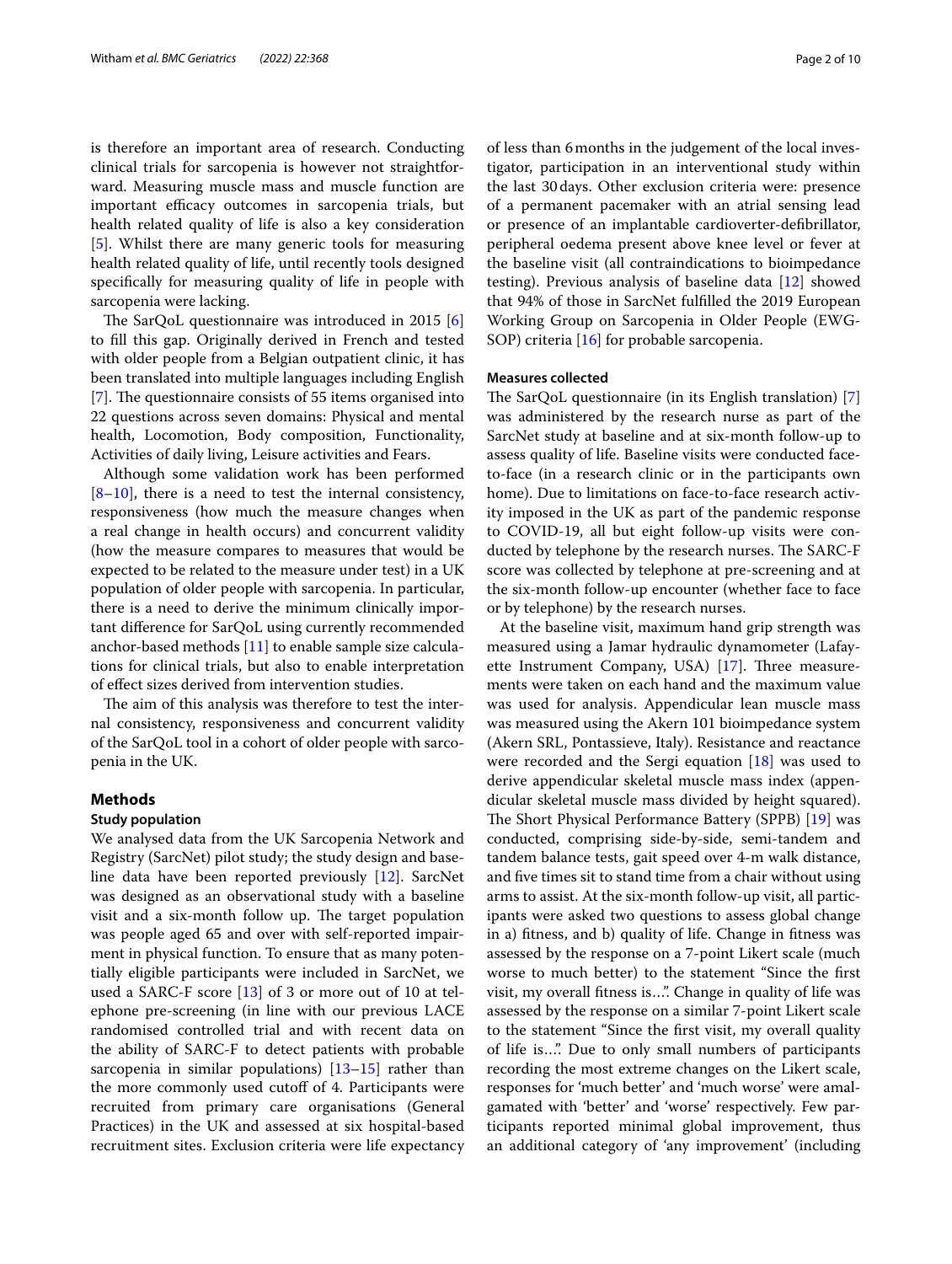those reporting slightly better, better or much better) was also derived.

#### **Statistical analysis**

All statistical analyses were conducted using SPSS v26 (IBM, New York, USA). A two-sided  $p$  value of  $< 0.05$ was taken as signifcant for all analyses. Descriptive statistics were generated for the full baseline group, those that dropped out before 6months, and those that underwent follow up by telephone and face to face at 6 months; means and standard deviations were reported for normally-distributed continuous variables, medians and interquartile ranges were reported for continuous variables that were not normally distributed on visual inspection. Baseline characteristics of those undergoing telephone follow-up were compared with those undergoing face-to-face follow-up and with those who did not undergo assessment at 6 months; Student's t-test and Mann-Whitney U tests were used for normally and non-normally distributed continuous variables, and Pearson's chi-squared test was used to compare categorical variables. The internal consistency (a measure of whether individual questionnaire items are related to each other) of SarcQol was analysed using Cronbach's alpha. The baseline, follow-up and telephone follow-up populations were analysed separately, and internal consistency within each of the SarQoL domains was also assessed. Correlations between each subdomain and both the total baseline SarQoL score and the score without the index subdomain were calculated using Pearson's correlation coefficient to test whether a single subdomain could substitute for the total score.

Correlation between baseline and six-month follow-up values was assessed using Pearson's correlation coefficient. This value is a key factor in calculating sample sizes for trial analyses that adjust for baseline values and is more informative for planning trial sample sizes than the intraclass correlation coefficient commonly calculated as part of psychometric assessment of measurement tools. A high correlation between baseline and follow-up values (i.e. a more stable measure) enables greater precision in detecting changes between groups, and the sample size can be reduced according to the formula  $(1 - r^2)$  for a single time-point follow-up trial [\[20\]](#page-9-16). Responsiveness to change was calculated in two ways. Cohen's d (equivalent to efect size) was calculated as the mean SarQoL difference between baseline and follow up) / pooled SD of baseline and follow up SarQoL [\[21](#page-9-17)]. Cohen's d was calculated separately for groups reporting a slight improvement, a slight worsening, or any improvement. Guyatt's responsiveness coefficient was calculated for the same groups using the mean change in SarQoL score for each group / SD of the change in SarQoL score in the group

showing 'no change' on the Likert scale [\[22](#page-9-18)]. For comparison, responsiveness was also calculated for the SARC-F score in the same way.

Concurrent validity was assessed by calculating the correlation between baseline SarQol scores (total and individual domains), measures of physical performance (maximal grip strength, SPPB score and 4m walk speed), and function in daily life measured by the SARC-F score. Pearson's correlation coefficients were calculated as all data were normally distributed. Finally, a range of sample size calculations were performed to show the number of participants that would need to be recruited to detect different Minimum Clinically Important Diference (MCID) values for SarQoL under diferent assumptions.

#### **Results**

Data were available for 147 participants at baseline, and 125 participants underwent six-month follow up. Eight follow-up visits were conducted face-to-face; the others were conducted by telephone. The flow of participants through the study is shown in Fig.  $1$ . The mean time between baseline and follow up was 6.5 (SD 1.1) months. Details of the baseline characteristics of the whole group, those undergoing six-month follow-up by telephone or face-to-face, and those who dropped out before sixmonth follow-up are given in Table [1](#page-4-0).

#### **Internal consistency and subdomain correlations**

Table [2](#page-4-1) shows the results of internal consistency testing using Cronbach's alpha. The full SarQoL score showed acceptable levels of consistency at baseline  $\alpha$  (alpha = 0.944) but showed less consistency at the follow up visit (alpha $=0.732$ ). No differences in consistency were seen when confning the follow up analysis only to those undergoing telephone assessment at the six-month visit. Although consistency within most subdomains was good, consistency within the body composition and leisure activities domains was poor. Table [3](#page-5-0) shows correlations between each subdomain and the total baseline score; the functionality and activities of daily living domains had the highest correlation with the total score.

#### **Change in SarQoL over time**

Follow up SarQoL scores at 6 months were weakly correlated with scores at baseline  $(r = 0.27, p = 0.03)$ . In contrast, follow-up SARC-F scores were much more closely correlated with baseline SARC-F scores  $(r = 0.63,$  $p$  <0.001). Figure [2](#page-5-1) shows the changes in the SarQoL score between baseline and follow-up for each category of global change in ftness or quality of life; details of the changes for each subdomain and for the SARC-F score are shown in Table [4.](#page-6-0) More participants reported worsening of global ftness or quality of life than reported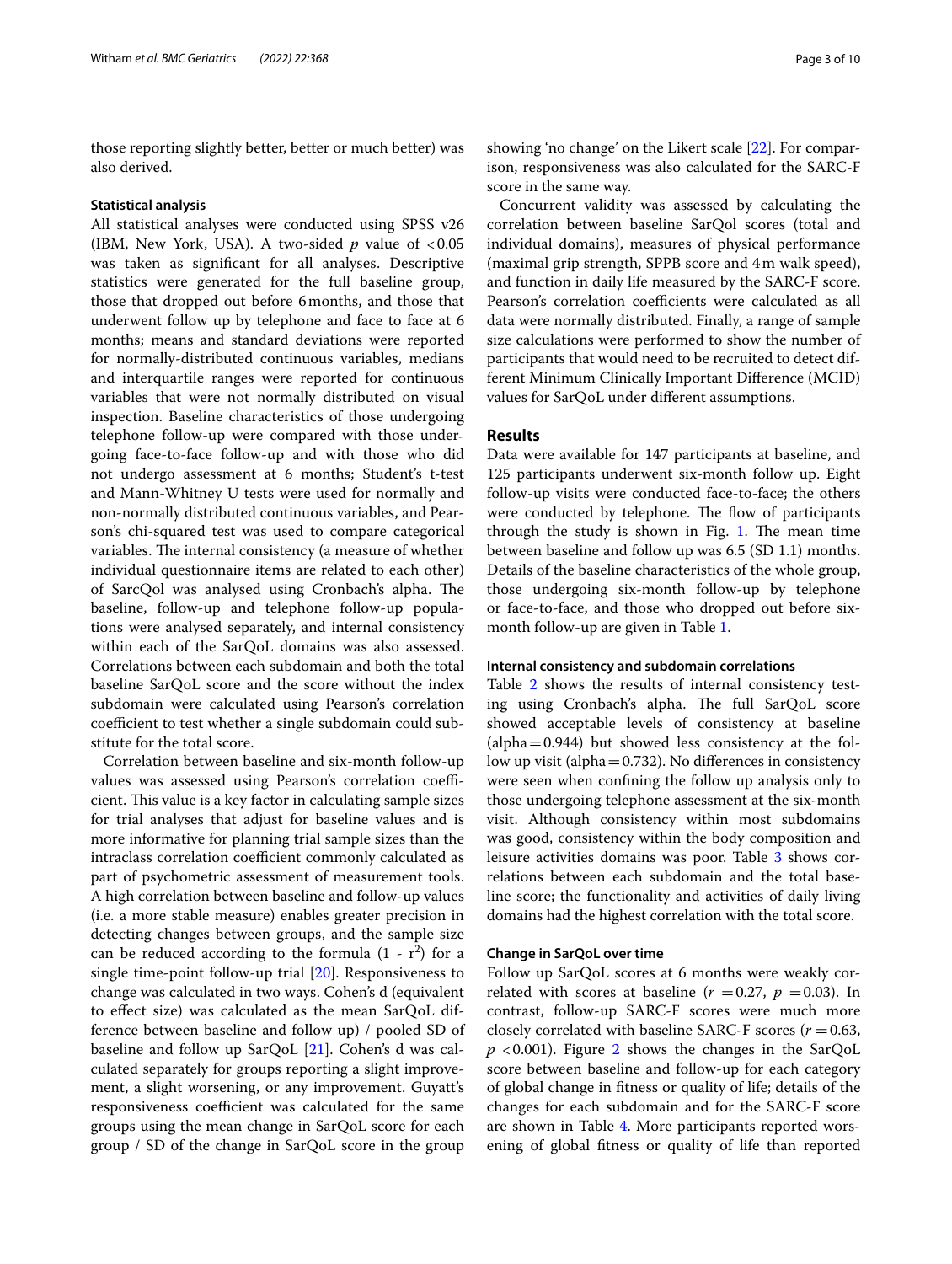

<span id="page-3-0"></span>improvement; no change in global ftness or quality of life were the most commonly selected categories for global change. Point estimates for SarQoL and for SARC-F in those reporting 'no change' were close to zero, suggesting no systematic bias in how scores changed between faceto-face assessment at baseline and telephone assessment at follow-up. Of the subdomains, functionality mapped most closely to the total score, both in terms of a stable functionality score in those reporting no global change, and also in the degree of improvement or deterioration in scores.

# **Responsiveness**

Table [5](#page-6-1) shows measures of responsiveness calculated separately for 'slight improvement' and 'slight worsening' in global ftness and global quality of life. Results for all categories of improvement combined are also presented, as numbers in each individual improvement category were small. The SarQoL tended to be more responsive to change than the SARC-F, and both tools were more responsive to improvement than to worsening.

## **MCIDs and sample size estimates**

Table [6](#page-7-0) depicts the anchor-based minimum clinically important diferences for the SarQoL and SARC-F, and reports trial sample sizes that would be needed to detect these diferences with 80 and 90% power, with and without adjustment for the correlation between baseline and follow-up, given an alpha of 0.05.

# **Concurrent validity**

Table [7](#page-7-1) shows correlations between the total SarQoL score, measures of physical performance and the SARC-F score. The SarQoL score showed moderate correlations with each of the other measures as expected.

## **Discussion**

Our analysis is the frst to validate the SarQoL score in a specifc group of older patients in the UK with probable sarcopenia – the group who form the target population for the use of this tool in clinical trials and other studies of sarcopenia. We found that the SarQoL tool had good internal consistency, with better consistency at the baseline visit (where SarQoL was administered face-to-face) than at the follow up assessment (where it was administered by telephone in almost all participants). Responsiveness to change was variable, with small numbers limiting the robustness of the analyses, but the SarQol questionnaire appeared to be more sensitive to improvement than to deterioration, with sample sizes of 25–100 required to detect clinically signifcant improvements from interventions. Only a weak correlation was seen between baseline and follow up SarQoL scores, suggesting that adjustments for baseline values of the SarQoL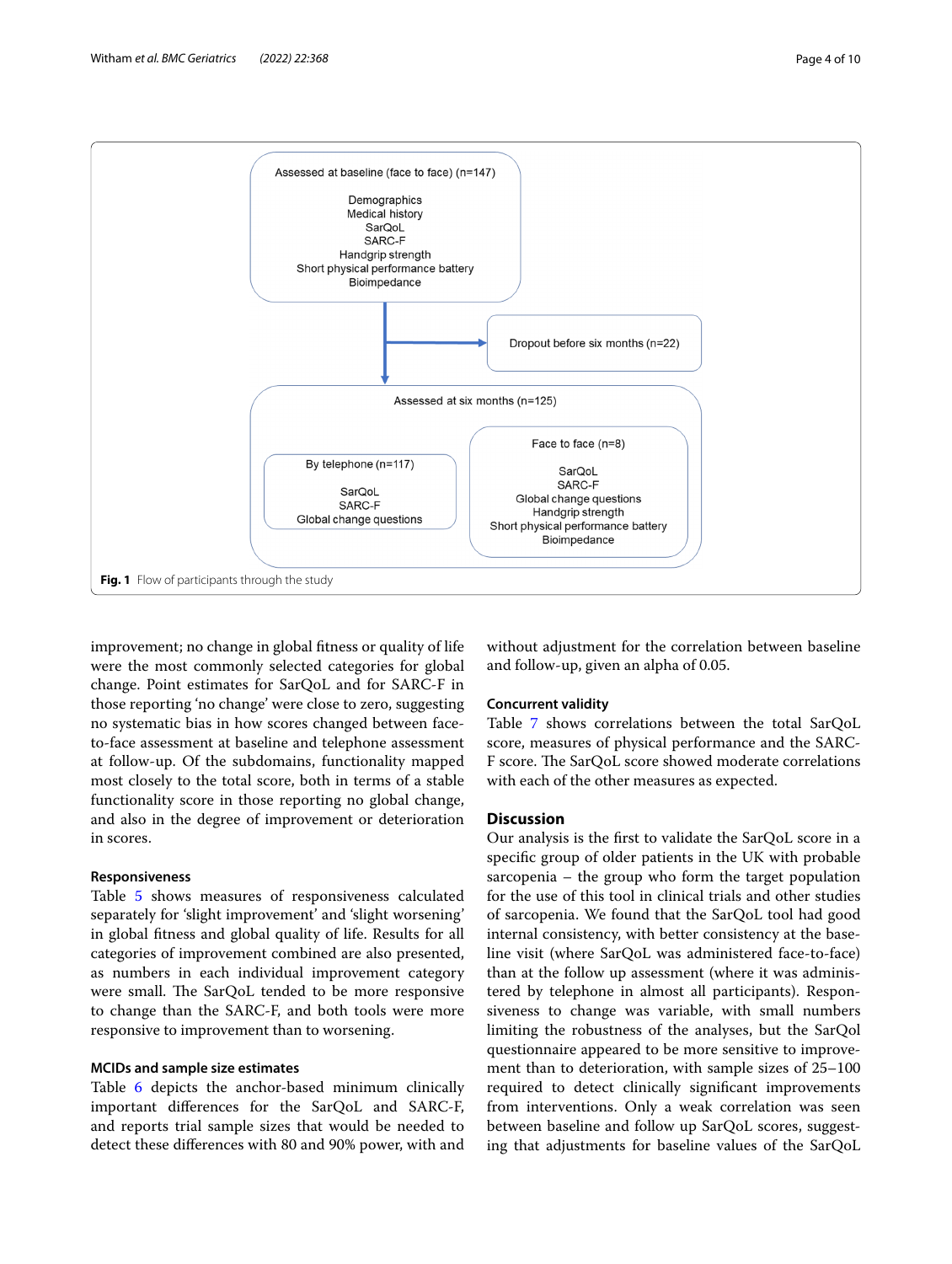# **Table 1** Baseline characteristics of study population

|                                                           | All included participants    |                               | Participants by 6 month follow up status |                                |  |  |  |
|-----------------------------------------------------------|------------------------------|-------------------------------|------------------------------------------|--------------------------------|--|--|--|
|                                                           | $(n=147)$                    | <b>Telephone</b><br>$(n=117)$ | Face-to-face<br>$(n=8)$                  | <b>Dropped out</b><br>$(n=22)$ |  |  |  |
| Mean age (years) (SD)                                     | 77.6(7.3)                    | 77.0(7.2)                     | 78.9 (6.0)                               | 79.8 (7.8)                     |  |  |  |
| Female sex (%)                                            | 72 (49)                      | 56 (48)                       | 3(38)                                    | 13(59)                         |  |  |  |
| Mean SPPB (SD)                                            | 5.5(2.3)                     | 5.8(2.4)                      | 6.4(1.8)                                 | 5.6(2.5)                       |  |  |  |
| Max handgrip strength (kg) (SD)                           |                              |                               |                                          |                                |  |  |  |
| Men                                                       | 27.2 (9.4)<br>$(n = 70)$     | $26.8(9.2)(n=61)$             | $32.8(12.6)(n=5)$                        | 26.6(9.2)<br>$(n=9)$           |  |  |  |
| Women                                                     | 15.7(6.1)<br>$(n = 69)$      | $15.5(6.4)(n=56)$             | $16.7(3.1)(n=3)$                         | 16.5(5.2)<br>$(n = 13)$        |  |  |  |
| Mean walk speed<br>$(m/s)$ (SD)                           | $0.61(0.24)(n = 142)$        | $0.61(0.24)(n = 113)$         | $0.64(0.21)(n=8)$                        | 0.62(0.23)<br>$(n=21)$         |  |  |  |
| Median chair stand time<br>$(s)$ [IQR]                    | 24.0 [32.0-17.4] $(n = 106)$ | 23.0 $[14.5]$ (n = 84)        | $21.8$ [26.0] $(n=6)$                    | 28.0 [7.6]<br>$(n = 16)$       |  |  |  |
| Mean SARC-F score (SD)                                    | 5.28(1.82)                   | 5.28(1.85)                    | 4.38(1.19)                               | 5.59 (1.82)                    |  |  |  |
| Mean skeletal muscle mass index (kg/m <sup>2</sup> ) (SD) |                              |                               |                                          |                                |  |  |  |
| Men                                                       | 7.84(1.21)<br>$(n = 70)$     | $7.82(1.11)(n=57)$            | 7.75 $(0.92) (n = 5)$                    | 8.03 (2.01)<br>$(n = 8)$       |  |  |  |
| Women                                                     | 6.65(1.13)<br>$(n = 69)$     | $6.76(1.23)(n = 54)$          | $6.12(0.30)(n=3)$                        | 6.30(0.61)<br>$(n = 12)$       |  |  |  |
| SarQoL score (SD)<br>$(best = 100)$                       | 50.9 (11.9)                  | 51.1(12.6)                    | 52.6(7.6)                                | 49.5 (9.3)                     |  |  |  |
| Physical and mental health                                | 55.5 (15.6)                  | 55.4 (15.9)                   | 57.9 (7.8)                               | 55.3 (16.3)                    |  |  |  |
| Locomotion                                                | 48.8 (18.1)                  | 49.1 (18.7)                   | 43.8 (12.8)                              | 48.8 (17.2)                    |  |  |  |
| Body composition                                          | 58.4 (17.2)                  | 58.0 (17.7)                   | 59.9 (12.4)                              | 59.8 (16.8)                    |  |  |  |
| Functionality                                             | 52.6 (12.8)                  | 52.7(13.5)                    | 55.1(7.7)                                | 51.4 (10.6)                    |  |  |  |
| Activities of daily living                                | 46.1 (14.9)                  | 46.2 (15.4)                   | 52.3 (10.9)                              | 43.3 (13.1)                    |  |  |  |
| Leisure activities                                        | 36.1 (17.3)                  | 36.5 (18.2)                   | 31.2(5.9)                                | 36.3 (15.1)                    |  |  |  |
| Fears                                                     | 67.5(19.1)                   | 68.9 (19.8)                   | 68.8 (22.2)                              | 59.7 (11.5)*                   |  |  |  |

<span id="page-4-0"></span>

\**p* <0.05 compared to telephone follow-up group

Subdomain scores all normalised to  $0-100$  scale (best = 100)

#### <span id="page-4-1"></span>**Table 2** Internal consistency of SarQoL and subdomains (by Cronbach's alpha)

|                            | Baseline data ( $n = 144$ )<br>(95% CI) | Follow up data $(n=125)$<br>(95% CI) | <b>Telephone follow</b><br>up data ( $n = 117$ )<br>(95% CI) |
|----------------------------|-----------------------------------------|--------------------------------------|--------------------------------------------------------------|
| SarOoL total               | 0.94(0.93, 0.96)                        | $0.71$ $[0.63, 0.78)$                | $0.73$ $[0.66, 0.80)$                                        |
| Physical and mental health | 0.76(0.70, 0.82)                        | $0.83$ [0.79, 0.87)                  | $0.83$ [0.78, 0.87)                                          |
| Locomotion                 | 0.89(0.86, 0.92)                        | $0.30$ $[0.10, 0.47)$                | $0.28$ $[0.64, 0.46)$                                        |
| Body composition           | $0.17 (-0.07, 0.37)$                    | $0.09$ [ $-0.21$ , 0.32)             | $0.09$ [ $-0.22$ , 0.33)                                     |
| Functionality              | 0.87(0.83, 0.90)                        | $0.86$ $[0.83, 0.90)$                | $0.86$ $[0.82, 0.89)$                                        |
| Activities of daily living | 0.88(0.85, 0.91)                        | $0.88$ $[0.85, 0.91)$                | $0.88$ $(0.85, 0.91)$                                        |
| Leisure activities         | 0.39(0.15, 0.56)                        | $0.45$ [0.22, 0.61)                  | $0.42$ [0.17, 0.60)                                          |
| Fears                      | n/a <sup>a</sup>                        | n/a <sup>a</sup>                     | n/a <sup>a</sup>                                             |

<sup>a</sup> unable to calculate as only one question in this domain

in analyses of clinical trial data are unlikely to improve trial power by a large amount. The moderate correlations between SarQoL and measures of physical performance

give good evidence of concurrent validity; higher correlations would not be expected given that the constructs of physical performance and daily activities are related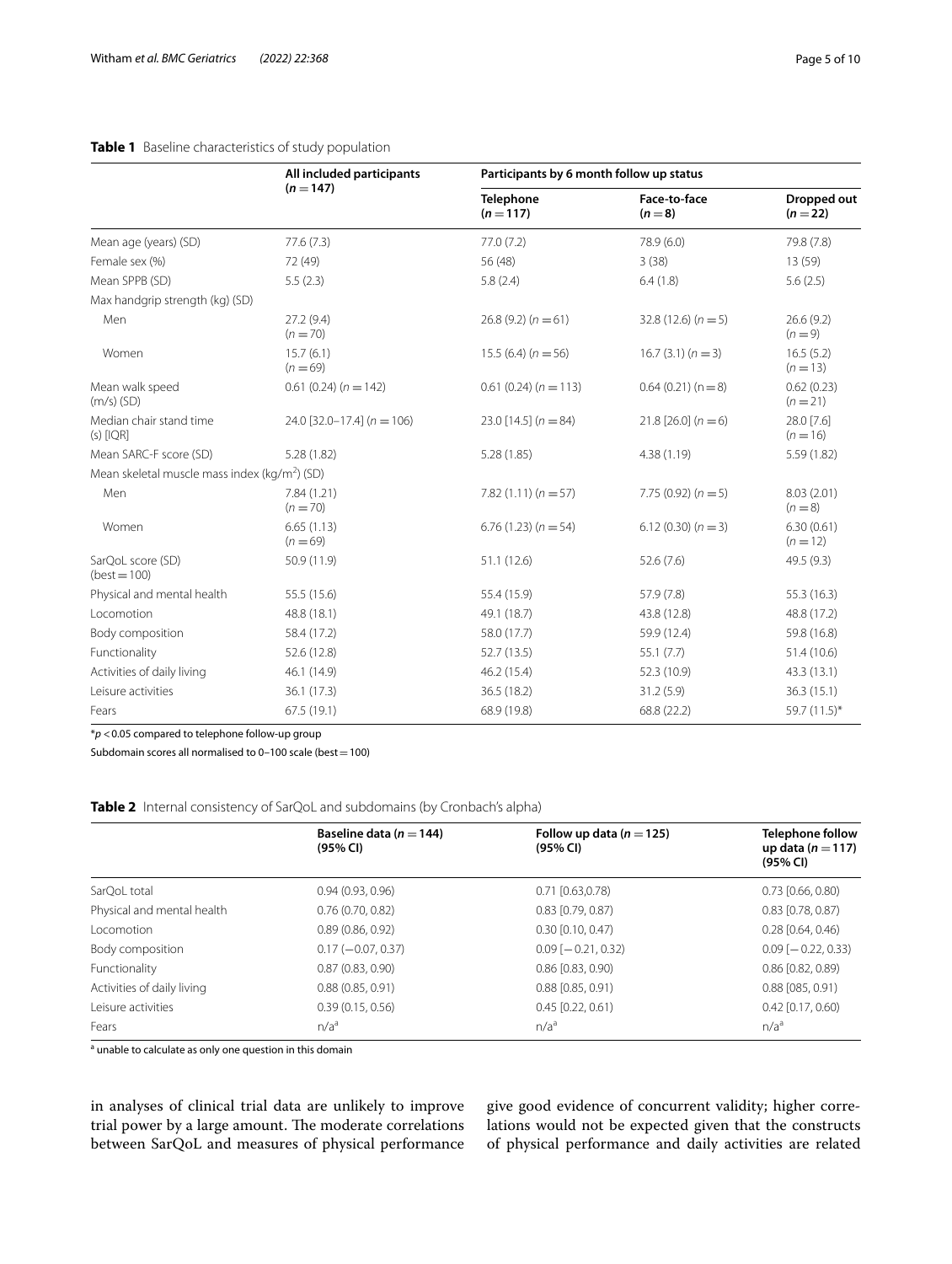<span id="page-5-0"></span>**Table 3** Pearson's correlation between each subdomain of SarOoL and total score at baseline

| Subdomain                  | total | <b>Correlation with</b><br>SarOoL score | Correlation<br>with mean of<br>all subdomains<br>excluding the<br>subdomain<br>under test |         |  |
|----------------------------|-------|-----------------------------------------|-------------------------------------------------------------------------------------------|---------|--|
|                            | r     | p                                       | r                                                                                         | р       |  |
| Physical and mental health | 0.80  | < 0.001                                 | 0.72                                                                                      | < 0.001 |  |
| Locomotion                 | 0.84  | < 0.001                                 | 0.66                                                                                      | < 0.001 |  |
| Body composition           | 0.59  | < 0.001                                 | 0.52                                                                                      | < 0.001 |  |
| Functionality              | 0.88  | < 0.001                                 | 0.74                                                                                      | < 0.001 |  |
| Activities of daily living | 0.87  | < 0.001                                 | 0.66                                                                                      | < 0.001 |  |
| Leisure activities         | 0.33  | < 0.001                                 | 0.28                                                                                      | < 0.001 |  |
| Fears                      | 0.32  | < 0.001                                 | 0.24                                                                                      | < 0.001 |  |

to, but distinct from, the construct of sarcopenia-related quality of life.

Our fndings complement and extend previous development work on the SarQoL tool. Most previous validation studies for the SarQoL questionnaire have been conducted by the research group that originally designed the questionnaire, and the current analysis is one of the few independent validation studies that have been performed to date. A previous analysis in a UK-based population of healthy older people [[7\]](#page-9-5) (not selected for activity limitation or sarcopenia) showed good internal consistency (Cronbach's alpha 0.88); SarQoL scores were lower in the small number of participants with sarcopenia than those without, and SarQoL scores showed close correlation with related domains (e.g. physical function) of other health status tools including the Short Form 36 (SF-36) questionnaire. Reliability was high (intraclass correlation coefficient  $0.95$ ), in part due to the short gap of only 2 weeks between testing and retesting. No attempt was made to test responsiveness to change. Similar results were obtained in older Belgian outpatients using similar methods [[8\]](#page-9-6).

One previous study used longitudinal follow-up data to test responsiveness in a small group of patients  $(n = 43)$ with sarcopenia [[9\]](#page-9-19), but this analysis relied on correlating change in SarQol over time with change in related health status tools (SF-36 and EuroQoL 5-dimension tool), rather than by using currently recommended anchorbased methods. Although these data showed good correlation between change in SarQoL and other measures over the two-year follow up period, these data support construct validity of the SarQoL rather than responsiveness per se, and do not enable derivation of a minimum clinically important diference. Pooled data from nine studies [[10](#page-9-7)] was used to derive the smallest detectable change (estimated at 7 points); the test-retest interval

<span id="page-5-1"></span>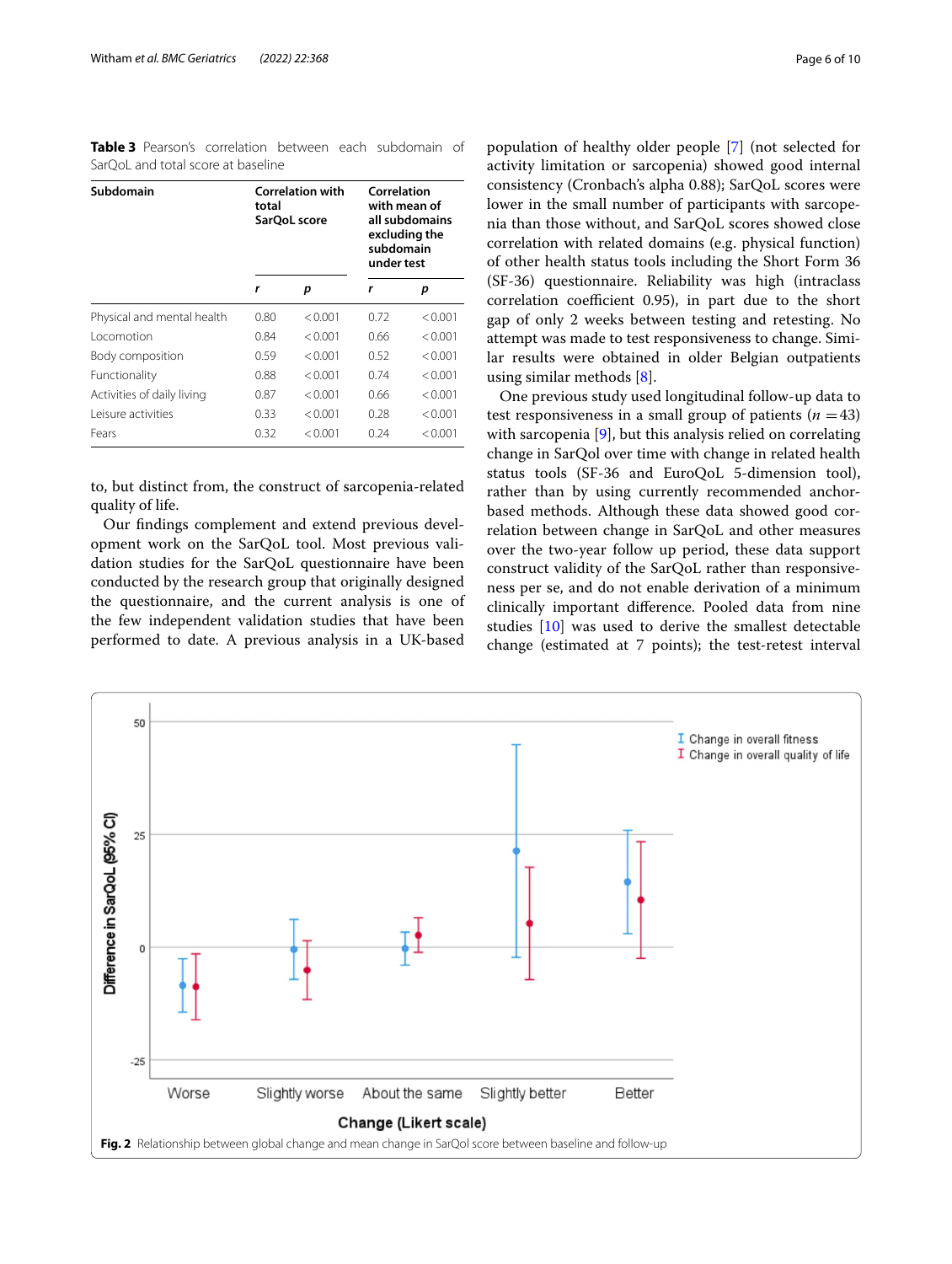# <span id="page-6-0"></span>**Table 4** Mean Change in SarQol and other measures between baseline and follow-up

| A. By global change in overall fitness         |                     |                              |                              |                            |                      |                               |
|------------------------------------------------|---------------------|------------------------------|------------------------------|----------------------------|----------------------|-------------------------------|
|                                                | Worse<br>$(n = 30)$ | Slightly worse<br>$(n = 25)$ | About the same<br>$(n = 46)$ | Slightly better<br>$(n=5)$ | Better<br>$(n = 11)$ | Any improvement<br>$(n = 16)$ |
| Overall SarQoL                                 | $-8.5$<br>(15.9)    | $-0.5$<br>(16.0)             | $-0.3$<br>(12.3)             | 21.3 (19.0)                | 14.4<br>(17.0)       | 16.6<br>(17.3)                |
| Physical and mental health                     | $-6.2$<br>(20.4)    | 2.4<br>(19.0)                | 5.8<br>(17.5)                | 32.7 (13.1)                | 17.4 (18.4)          | 22.1<br>(18.0)                |
| Locomotion                                     | $-7.8$<br>(23.7)    | $-0.5$<br>(19.2)             | $-4.3$<br>(23.1)             | 25.0 (31.7)                | 16.4(23.5)           | 19.1<br>(25.5)                |
| Body composition                               | $-3.9$<br>(22.5)    | 4.1<br>(22.1)                | 12.4<br>(25.6)               | 22.5 (12.0)                | 14.0(20.1)           | 16.7<br>(18.0)                |
| Functionality                                  | $-7.4$<br>(15.5)    | $-0.7$<br>(17.1)             | $-0.9$<br>(11.4)             | 15.5(25.5)                 | 14.7 (14.9)          | 14.9<br>(17.9)                |
| Activities of daily living                     | $-11.9(17.2)$       | $-0.9$<br>(19.4)             | $-4.5$<br>(14.9)             | 20.5 (17.7)                | 12.0(22.3)           | 14.7<br>(20.8)                |
| Leisure activities                             | $-11.6(29.3)$       | 0.7<br>(17.0)                | 6.9<br>(21.8)                | 20.0 (13.9)                | 12.1 (19.8)          | 14.5<br>(18.1)                |
| Fears                                          | $-6.7$<br>(22.9)    | 3.5<br>(29.9)                | 4.9<br>(32.2)                | 7.5(30.1)                  | 6.8<br>(32.8)        | 7.0<br>(30.9)                 |
| SARC-F                                         | 0.83(1.49)          | 0.28(1.99)                   | $-0.07(1.67)$                | $-1.00(2.12)$              | $-1.64(1.69)$        | $-1.44$<br>(1.79)             |
| B. By global change in overall quality of life |                     |                              |                              |                            |                      |                               |
|                                                | Worse<br>$(n = 26)$ | Slightly worse<br>$(n = 15)$ | About the same<br>$(n=63)$   | Slightly better<br>$(n=3)$ | Better<br>$(n = 10)$ | Any improvement<br>$(n = 13)$ |
| Overall SarQoL                                 | $-7.6$<br>(17.5)    | $-5.1$<br>(11.8)             | 2.7<br>(15.2)                | 5.3<br>(5.0)               | 10.5<br>(18.1)       | 9.3<br>(15.9)                 |
| Physical and mental health                     | $-6.0(22.1)$        | $-3.0$<br>(19.2)             | 7.6<br>(17.7)                | 18.5 (22.2)                | 16.3(21.1)           | 16.8<br>(20.4)                |
| Locomotion                                     | $-8.4(26.5)$        | $-11.0$<br>(15.0)            | $-0.3$<br>(24.0)             | 5.6<br>(12.7)              | 12.9(25.6)           | 11.2<br>(23.0)                |
| Body composition                               | $-3.0(25.8)$        | $-1.9$<br>(18.5)             | 11.5<br>(24.2)               | 16.7<br>(7.2)              | 15.8 (19.8)          | 16.0<br>(17.4)                |
| Functionality                                  | $-6.4(17.0)$        | $-5.0$<br>(15.2)             | 1.5<br>(15.0)                | $-1.1(14.2)$               | 11.1(16.3)           | 8.3<br>(16.2)                 |
| Activities of daily living                     | $-13.2(18.5)$       | $-3.8$<br>(18.8)             | 0.4<br>(18.0)                | $-1.0(11.5)$               | 4.9<br>(20.4)        | 3.6<br>(18.4)                 |
| Leisure activities                             | $-10.9(30.8)$       | 0.0<br>(15.4)                | 5.0<br>(21.2)                | 27.7<br>(9.6)              | 10.0<br>(22.4)       | 14.1<br>(21.3)                |
| Fears                                          | $-9.6(19.8)$        | $-1.7$<br>(29.8)             | 7.7<br>(31.1)                | 0.0<br>(25.0)              | 1.3<br>(36.1)        | 1.0<br>(32.9)                 |
| SARC-F                                         | 0.60(1.65)          | 0.33<br>(2.22)               | $-0.08$<br>(1.60)            | 2.33(1.53)                 | $-1.70(1.83)$        | $-0.77$<br>(2.45)             |

Values are mean and standard deviation

# <span id="page-6-1"></span>**Table 5** Responsiveness measures for SarQoL and other measures

|        | Cohens d for<br>slightly worse                 | Cohens d for<br>slightly better | Cohens d for any<br>improvement | <b>Guyatt for slightly</b><br>worse | <b>Guyatt for slightly</b><br>better | <b>Guyatt for any</b><br>improvement |
|--------|------------------------------------------------|---------------------------------|---------------------------------|-------------------------------------|--------------------------------------|--------------------------------------|
|        | A. By global change in overall <b>fitness</b>  |                                 |                                 |                                     |                                      |                                      |
| SarQoL | 0.03                                           | 2.29                            | 1.11                            | 0.04                                | 1.73                                 | 1.35                                 |
| SARC-F | 0.04                                           | 0.48                            | 0.29                            | 0.17                                | 0.60                                 | 0.86                                 |
|        | B. By global change in overall quality of life |                                 |                                 |                                     |                                      |                                      |
| SarQoL | 0.36                                           | 0.98                            | 0.75                            | 0.34                                | 0.35                                 | 0.61                                 |
| SARC-F | 0.06                                           | 1.38                            | 0.19                            | 0.21                                | 1.46 <sup>a</sup>                    | 0.48                                 |

<sup>a</sup> paradoxical worsening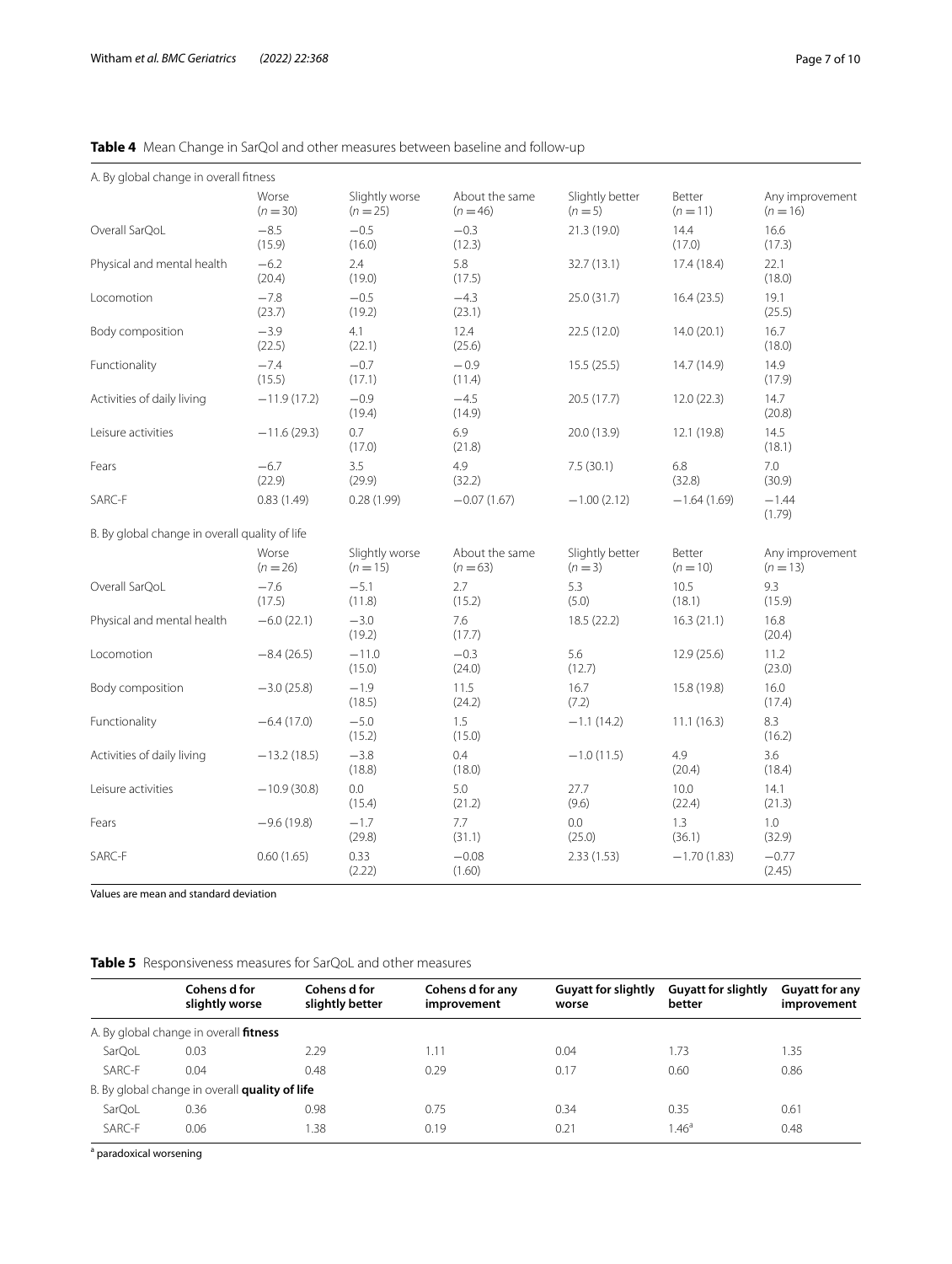|                            |                    | <b>MCID</b> | SD. | Sample size              |                        |                          |                           |  |  |
|----------------------------|--------------------|-------------|-----|--------------------------|------------------------|--------------------------|---------------------------|--|--|
|                            |                    |             |     | 80% power,<br>unadjusted | 80% power,<br>adjusted | 90% power,<br>unadjusted | 90%<br>power,<br>adjusted |  |  |
| SarQoL-change in fitness   | Slight improvement | 21          | 19  | 26                       | 24                     | 36                       | 34                        |  |  |
|                            | Any improvement    | 17          | 17  | 32                       | 30                     | 44                       | 42                        |  |  |
|                            | Slight worsening   |             | 16  | 8038                     | 7476                   | 10,760                   | 10,008                    |  |  |
| SarQoL - change in QoL     | Slight improvement | 5           | 5   | 32                       | 30                     | 44                       | 42                        |  |  |
|                            | Any improvement    | 9           | 16  | 100                      | 94                     | 134                      | 126                       |  |  |
|                            | Slight worsening   | 5           | 12  | 182                      | 170                    | 244                      | 228                       |  |  |
| SARC-F - change in fitness | Slight improvement | 1.0         | 2.1 | 140                      | 86                     | 186                      | 114                       |  |  |
|                            | Any improvement    | 1.4         | 1.8 | 52                       | 32                     | 70                       | 44                        |  |  |
|                            | Slight worsening   | 0.3         | 2.0 | 1396                     | 852                    | 1868                     | 1140                      |  |  |
| SARC-F - change in QoL     | Slight improvement | 2.3         | 1.5 | 14                       | 10                     | 18                       | 12                        |  |  |
|                            | Any improvement    | 0.8         | 2.5 | 308                      | 188                    | 412                      | 252                       |  |  |
|                            | Slight worsening   | 0.3         | 2.2 | 1690                     | 1032                   | 2262                     | 1380                      |  |  |

#### <span id="page-7-0"></span>**Table 6** Sample sizes required to detect minimum clinically important differences

*MCID* Minimum clinically important difference. Sample size is total sample size for a two arm trial. Calculations assume 1:1 randomisation, alpha 0.05. Adjusted: Sample size multiplied by (1 – r<sup>2</sup>) where *r* = 0.27 for correlation between baseline and follow-up SarQoL scores, and *r* = 0.63 for correlation between baseline and follow-up SARC-F scores. Where calculations deliver odd numbers, sample size is rounded up to nearest even number

| SARC-F |  | Max grip |  | <b>SPPB</b> |  | <b>Walk speed</b> |  |
|--------|--|----------|--|-------------|--|-------------------|--|
|        |  |          |  |             |  |                   |  |

<span id="page-7-1"></span>**Table 7** Correlation between baseline SarQoL subdomains and baseline measures of physical function

|                            | <b>SAKL-F</b> |         | Max grip |         |      | <b>ЭРРВ</b> |      | waik speed |  |
|----------------------------|---------------|---------|----------|---------|------|-------------|------|------------|--|
|                            |               | р       | r        | p       |      | p           |      | p          |  |
| SarQoL total               | $-0.45$       | < 0.001 | 0.37     | < 0.001 | 0.48 | < 0.001     | 0.48 | < 0.001    |  |
| Physical and mental health | $-0.35$       | < 0.001 | 0.29     | 0.001   | 0.33 | < 0.001     | 0.26 | 0.004      |  |
| Locomotion                 | $-0.35$       | < 0.001 | 0.21     | 0.19    | 0.44 | < 0.001     | 0.51 | < 0.001    |  |
| Body composition           | $-0.27$       | 0.002   | 0.18     | 0.05    | 0.25 | 0.006       | 0.19 | 0.04       |  |
| Functionality              | $-0.44$       | < 0.001 | 0.34     | < 0.001 | 0.45 | < 0.001     | 0.42 | < 0.001    |  |
| Activities of daily living | $-0.43$       | < 0.001 | 0.42     | < 0.001 | 0.46 | < 0.001     | 0.48 | < 0.001    |  |
| Leisure activities         | $-0.09$       | 0.34    | 0.22     | 0.02    | 0.29 | 0.001       | 0.26 | 0.004      |  |
| Fears                      | $-0.26$       | < 0.001 | 0.20     | 0.02    | 0.18 | 0.04        | 0.11 | 0.22       |  |
|                            |               |         |          |         |      |             |      |            |  |

in this analysis was short (2weeks in all studies), and a standard-error based method was used which is not optimal for deriving the minimum clinically important diference  $[11]$  $[11]$ .

Our study has a number of strengths. Firstly, we studied a group of older people with levels of physical function representative of those seen in primary and secondary care services, almost all of whom had a diagnosis of probable sarcopenia  $[12]$ . This group is the group for which a sarcopenia quality of life tool would be deployed in both research and clinical practice. We used a 6 month follow up interval for both baseline to follow-up correlation and for responsiveness testing. This interval reflects the interval between visits that would be used in clinical trials or between assessments in clinical practice. Such an interval also increases the chances that improvement or deterioration will have occurred. We used an anchor-based

approach to determine responsiveness to change and to estimate minimum clinically important diferences, refecting current recommendations in this feld.

A number of limitations of our analysis also require highlighting. The number of participants who improved between baseline and follow up was small. This likely refects the natural history of sarcopenia but was also likely to be due to the efects of movement restrictions imposed to combat the COVID-19 pandemic [[23\]](#page-9-20). We were unable to administer the SarQoL face-to-face for most participants at follow up because of the pandemic, and the lack of face-to-face visits also precluded collection of some of the other planned outcome measures, particularly physical performance measures. It is possible that the diferent mode of questionnaire delivery at follow-up may have introduced more variability in the scores, reducing the observed consistency or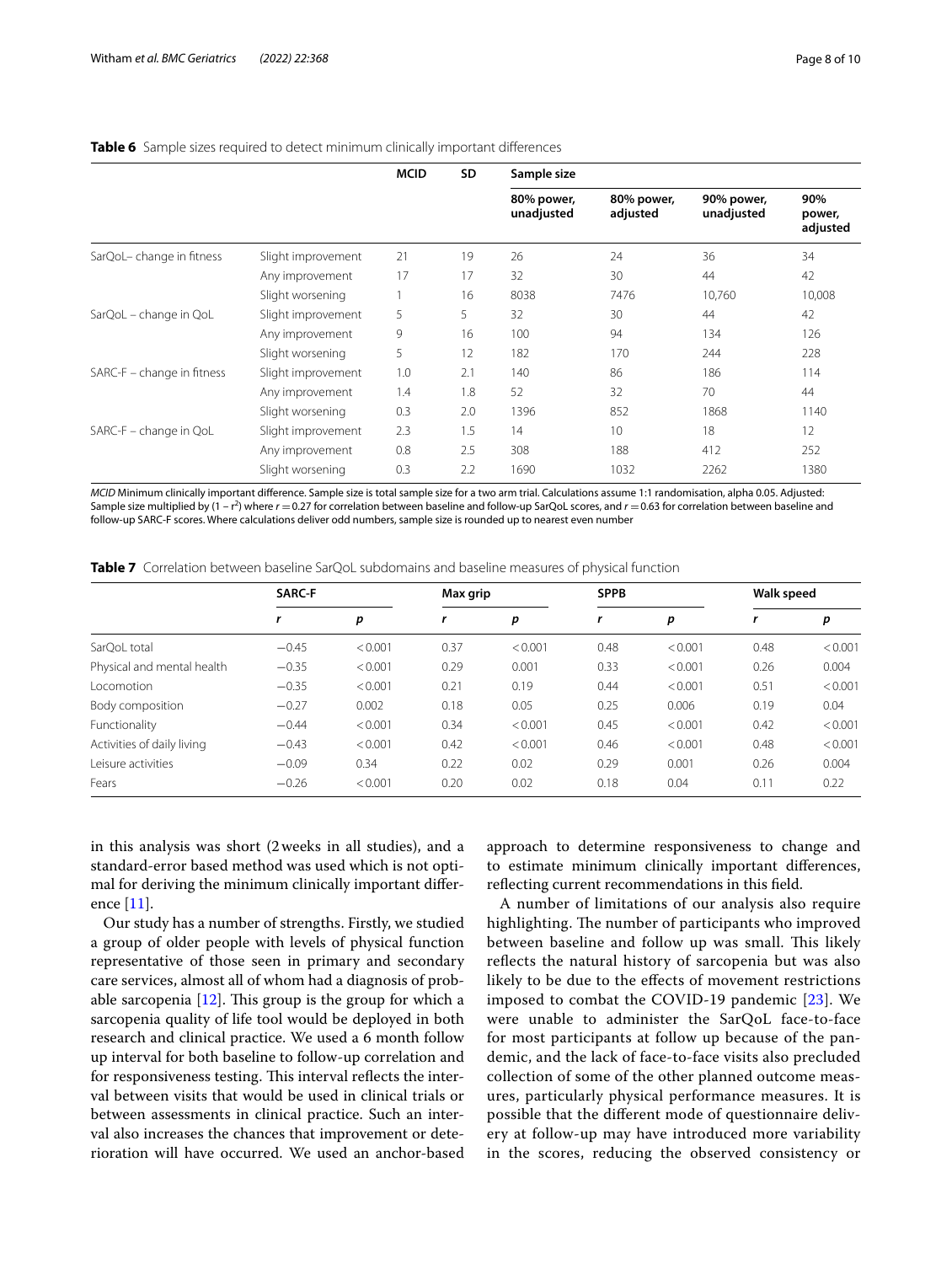responsiveness. Conversely, consistency and responsiveness were still acceptable despite heterogeneity in the mode of administration, suggesting that in research or clinical practice participants could be given a choice of completing the questionnaire face-to-face or by telephone. We relied on natural change in sarcopenia over the six-month follow-up rather than the response to an intervention, and future studies should assess the responsiveness to change for the SarQoL after resistance training (the intervention with the best evidence for improving sarcopenia) [[24](#page-9-21), [25\]](#page-9-22). We elected not to measure reliability in this analysis as we did not readminister the SarQoL within a sufficiently short period after the baseline visit to be confdent that participants had remained clinically stable [\[26](#page-9-23)].

The responsiveness to change for the SarQoL may enable smaller sample sizes to be used in trials than some generic quality of life tools (the EQ-5D for instance typically requires sample sizes of 200–300 to enable detection of the minimum clinically important diference of 0.074 points [[27](#page-9-24)]). However, diseasespecifc tools such as SarQoL complement, but cannot replace, generic health status or quality of life for older people. Such generic measures are still essential to assess broader health status in older people who will typically sufer from multiple long-term conditions [[28](#page-9-25)].

Although previous studies have noted that the Sar-QoL took participants only 10 min to complete, our anecdotal experience in this study suggests that participants who are more functionally impaired may take longer. As only one of a battery of tests that might be administered during a trial or other study visit, it is worth considering if it is possible to reduce the burden on study participants by reducing the size of the questionnaire. Of note, the subdomain of 'function' within SarQoL delivers a similar distribution of normalised scores to the full SarQoL questionnaire and correlates highly with the total score; use of this subset of questions could potentially enable less burdensome data capture, albeit with the loss of some aspects of quality of life captured elsewhere in the full  $SarQoL$ . These fndings parallel those from studies of other health status measures such as the SF-36, where the physical function subdomain shows a close correlation with grip strength [\[29\]](#page-9-26). Our results suggest that the SarQoL can be administered face-to-face and by telephone as well as by self-completion as studied previously; this fexibility of delivery is important for efective trial delivery both during a pandemic when face-to-face visits may be impossible, but also in non-pandemic times, when remote trial delivery can improve participation and retention [\[30\]](#page-9-27).

## **Conclusions**

Taken together with previous validation studies of the SarQoL questionnaire, our results suggest that SarQoL has acceptable properties for use in clinical trials of sarcopenia interventions as part of a suite of outcomes. To date, few trials have included SarQoL as a trial outcome, and it is only by using SarQoL in clinical trials that we will be able to fully assess its performance as an outcome measure in this context.

#### **Abbreviations**

BIA: Bioimpedance analysis; EWGSOP: European Working Group on Sarcopenia in Older People; MCID: Minimum Clinically Important Diference; SARC-F: Strength, Assistance, Rise, Climb – Falls questionnaire; SarcNet: Sarcopenia Network and registry; SarQoL: Sarcopenia quality of life questionnaire; SD: Standard deviation; SF-36: Short-Form 36 questionnaire; SPPB: Short Physical Performance Battery.

#### **Acknowledgements**

With thanks to all the participants, participating primary care surgeries and the NIHR Primary Care Research Network. We would like to thank Maggie Rice, Haja Tholley, Lindsay Wilkes, Abigail Jones, Farhat Mahmood and Ikhlaq Jacob for their efforts in recruiting participants.

#### **Authors' contributions**

MDW, AAS and RMD designed the SarcNet registry. APC, SVH, CMcD, DS, BS, ALT and AT contributed to recruitment, data collection and management of the SarcNet registry. PH and MDW conducted the analysis described in this paper and drafted the manuscript. RMD, APC, SVH, CMcD, DS, BS, ALT, AT and AAS critically revised the manuscript. All authors read and approved the fnal manuscript.

#### **Funding**

The SarcNet study was funded by the NIHR Newcastle Biomedical Research Centre. A.C. is part-funded by the National Institute for Health Research Applied Research Collaboration Yorkshire & Humber and Health Data Research UK, an initiative funded by UK Research and Innovation Councils, NIHR and the UK devolved administrations and leading medical research charities.

#### **Availability of data and materials**

The datasets used and/or analysed during the current study are available from the corresponding author on reasonable request, subject to completion of a Data Access agreement with Newcastle University.

#### **Declarations**

#### **Ethics approval and consent to participate**

The SarcNet study was approved by the North East—Tyne and Wear South NHS Research Ethics Committee (reference 18/NE/0314). Written informed consent was obtained from all participants and the study was conducted according to the principles of the Declaration of Helsinki.

#### **Consent for publication**

Not applicable.

#### **Competing interests**

The authors declare that they have no competing interests.

#### **Author details**

<sup>1</sup> AGE Research Group, NIHR Newcastle Biomedical Research Centre, Campus for Ageing and Vitality, Newcastle upon Tyne NE4 5PL, UK.<sup>2</sup> Academic Unit for Ageing and Stroke Research, University of Leeds, Bradford Teaching Hospitals NHS Foundation Trust, Bradford, UK.<sup>3</sup> College of Medicine and Health, University of Exeter, and Royal Devon & Exeter NHS Foundation Trust, Exeter, UK. <sup>4</sup> Department of Geriatrics, Gateshead Health NHS Foundation Trust, Gateshead, UK.<sup>5</sup> Queen Elizabeth Hospital, Lewisham and Greenwich NHS Trust